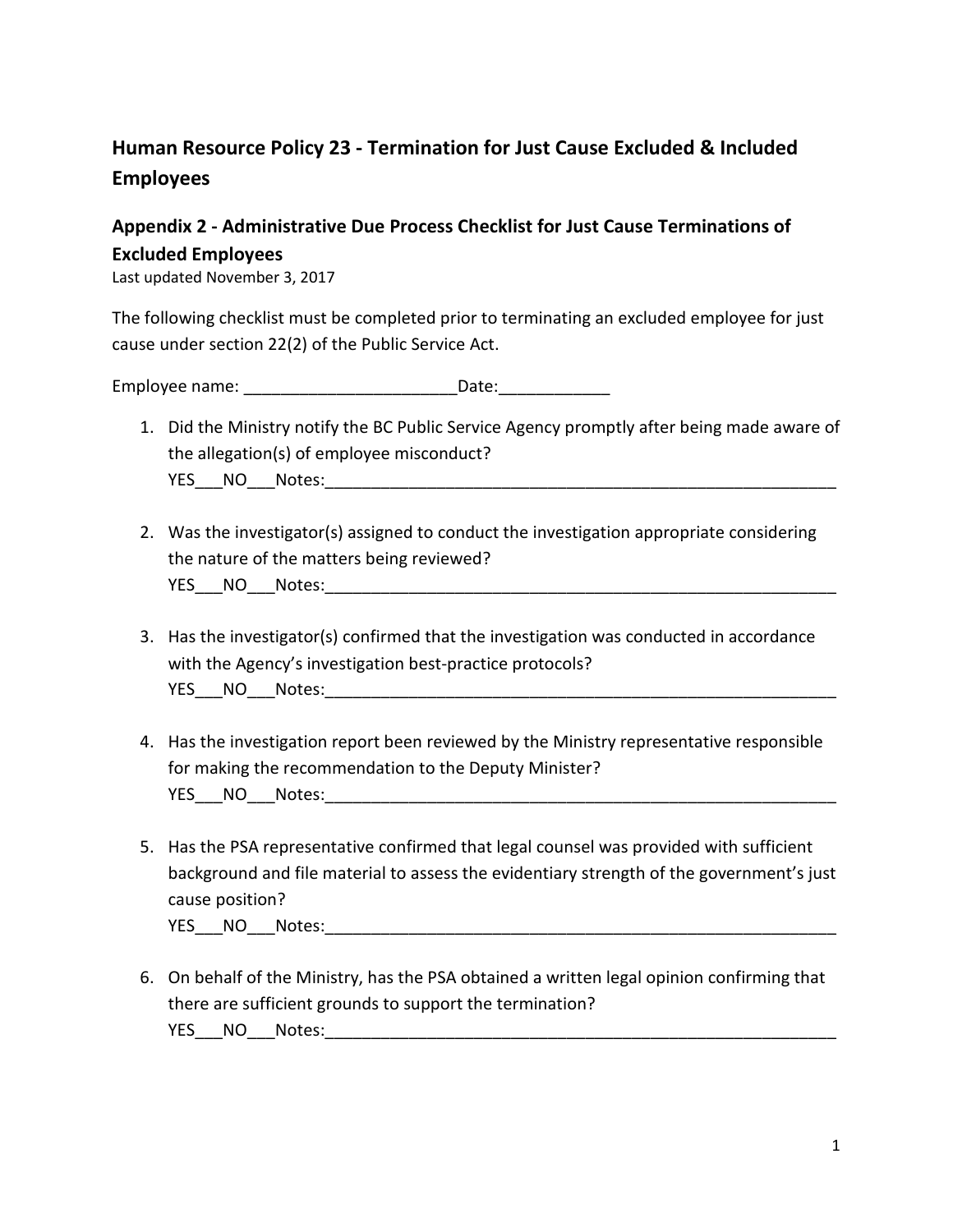7. Has the legal opinion, background and file material supporting the termination decision been properly documented?

YES\_\_\_NO\_\_\_Notes:\_\_\_\_\_\_\_\_\_\_\_\_\_\_\_\_\_\_\_\_\_\_\_\_\_\_\_\_\_\_\_\_\_\_\_\_\_\_\_\_\_\_\_\_\_\_\_\_\_\_\_\_\_\_\_

8. Has the Ministry prepared detailed briefing materials regarding the termination decision, including key investigation findings, labour relations considerations and the legal opinion for the Deputy Minister to review and consider prior to making the decision? YES NO Notes:

9. Has the PSA representative confirmed that the briefing materials that have been provided to the Deputy Minister of the Ministry provide sufficient background and file material for the Deputy Minister to make an informed decision? YES\_\_\_NO\_\_\_Notes:\_\_\_\_\_\_\_\_\_\_\_\_\_\_\_\_\_\_\_\_\_\_\_\_\_\_\_\_\_\_\_\_\_\_\_\_\_\_\_\_\_\_\_\_\_\_\_\_\_\_\_\_\_\_\_

The following individuals confirm, to the best of their knowledge, the above information to be accurate:

\_\_\_\_\_\_\_\_\_\_\_\_\_\_\_\_\_\_\_\_\_ \_\_\_\_\_\_\_\_\_\_\_\_\_\_\_\_\_\_\_\_\_

PSA Representative Ministry Representative

PSA Management

\_\_\_\_\_\_\_\_\_\_\_\_\_\_\_\_\_\_\_\_\_